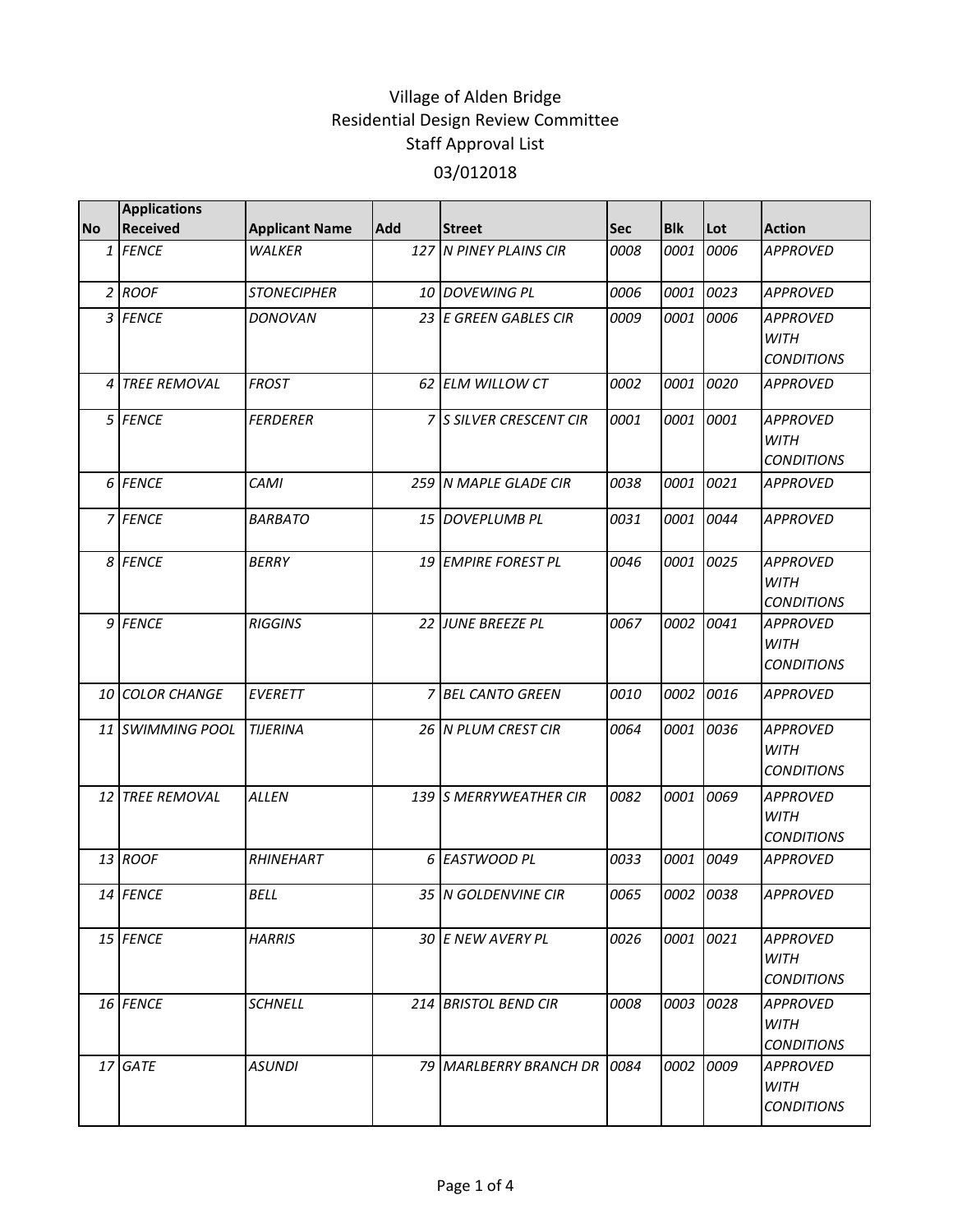|           | <b>Applications</b> |                       |                 |                         |      |            |           |                                                     |
|-----------|---------------------|-----------------------|-----------------|-------------------------|------|------------|-----------|-----------------------------------------------------|
| <b>No</b> | <b>Received</b>     | <b>Applicant Name</b> | <b>Add</b>      | <b>Street</b>           | Sec  | <b>Blk</b> | Lot       | <b>Action</b>                                       |
|           | 18 ROOF             | <b>DOUGHERTY</b>      | 231             | <b>BRISTOL BEND CIR</b> | 0008 | 0002       | 0011      | <b>APPROVED</b>                                     |
|           | 19 COLOR CHANGE     | <b>HARRISON</b>       |                 | 31 WINTERGRASS PL       | 0041 |            | 0001 0008 | <b>APPROVED</b>                                     |
|           | 20 ROOF             | <b>MOORE</b>          |                 | 34 DALEA PL             | 0039 |            | 0001 0039 | <b>APPROVED</b>                                     |
|           | 21 TREE REMOVAL     | <b>ROGERS</b>         |                 | 51 STAYLOR POINT DR     | 0013 | 0003       | 0035      | <b>APPROVED</b><br><b>WITH</b><br><b>CONDITIONS</b> |
|           | 22 FENCE            | LEITCH                | 35 <sub>1</sub> | <b>WEBB CREEK PL</b>    | 0046 | 0001       | 0009      | <b>APPROVED</b>                                     |
|           | 23 FENCE            | <b>GILLEN</b>         |                 | 47 IS DOWNY WILLOW      | 0060 | 0001       | 0012      | <b>APPROVED</b><br><b>WITH</b><br><b>CONDITIONS</b> |
|           | 24 FENCE            | <b>MONYCH</b>         |                 | 108 SNOWDANCE           | 0005 |            | 0001 0025 | <b>APPROVED</b><br><b>WITH</b><br><b>CONDITIONS</b> |
|           | 25 FENCE            | <b>ASUNDI</b>         |                 | 79 MARLBERRY BRANCH DR  | 0084 | 0002       | 0009      | <b>APPROVED</b>                                     |
|           | 26 PAVING           | WEIDLEIN              |                 | 19 HARMONY ARBOR CT     | 0018 |            | 0002 0030 | <b>APPROVED</b>                                     |
|           | 27 FENCE            | <b>TILTON</b>         |                 | 30 VISTA MILL PL        | 0011 | 0001       | 0026      | <b>APPROVED</b><br><b>WITH</b><br><b>CONDITIONS</b> |
|           | 28 FENCE            | LEWIS                 |                 | 26 VISTA MILL PL        | 0011 | 0001       | 0025      | <b>APPROVED</b><br><b>WITH</b><br><b>CONDITIONS</b> |
|           | 29 FENCE            | WEIDLEIN              |                 | 19 HARMONY ARBOR CT     | 0018 | 0002       | 0030      | <b>APPROVED</b><br><b>WITH</b><br><b>CONDITIONS</b> |
|           | 30 ROOF             | <b>BRUECKNER</b>      | 22              | <b>VALLEY MEAD PL</b>   | 0076 | 0001       | 0041      | <b>APPROVED</b>                                     |
|           | 31 WINDOWS          | <b>DAVIES</b>         |                 | 190 LATTICE GATE ST     | 0055 |            | 0001 0031 | <b>APPROVED</b>                                     |
|           | 32 SIDING           | <b>DAVIES</b>         |                 | 190 LATTICE GATE ST     | 0055 |            | 0001 0031 | <b>APPROVED</b>                                     |
|           | 33 COLOR CHANGE     | <b>DAVIES</b>         |                 | 190 LATTICE GATE ST     | 0055 |            | 0001 0031 | APPROVED                                            |
|           | 34 FENCE            | <b>HOGAN</b>          |                 | 14 OWLS COVE PL         | 0006 |            | 0004 0016 | <b>APPROVED</b>                                     |
|           | 35 WOOD DECK        | HOGAN                 | 14              | OWLS COVE PL            | 0006 | 0004       | 0016      | <b>APPROVED</b>                                     |
|           | 36 PERGOLAS         | <b>HOGAN</b>          |                 | 14 OWLS COVE PL         | 0006 |            | 0004 0016 | APPROVED<br><b>WITH</b><br><b>CONDITIONS</b>        |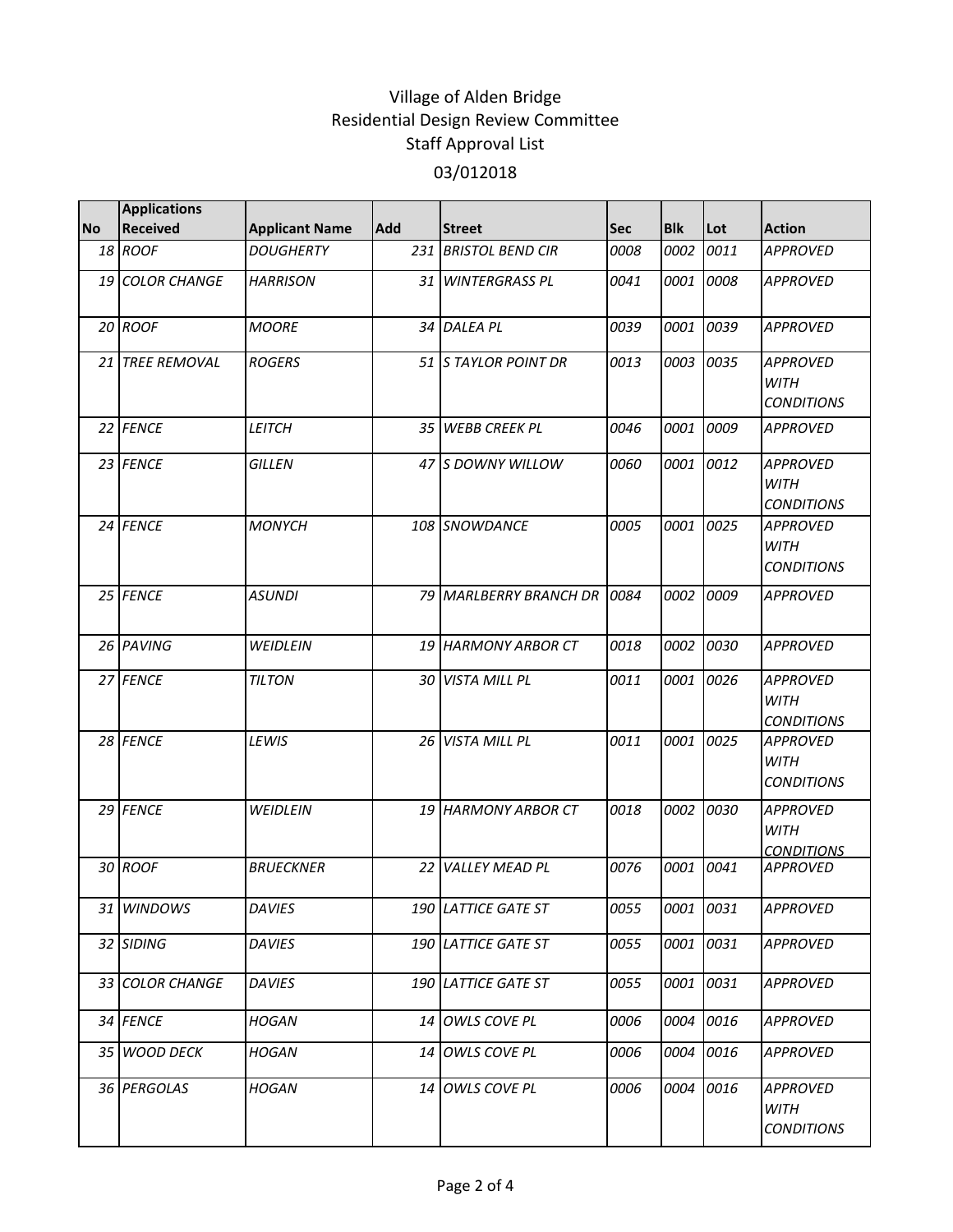|           | <b>Applications</b> |                                          |            |                                            |      |            |      |                                                     |
|-----------|---------------------|------------------------------------------|------------|--------------------------------------------|------|------------|------|-----------------------------------------------------|
| <b>No</b> | <b>Received</b>     | <b>Applicant Name</b>                    | <b>Add</b> | <b>Street</b>                              | Sec  | <b>Blk</b> | Lot  | <b>Action</b>                                       |
|           | 37 TREE REMOVAL     | RATTERREE                                |            | 94 ARDSLEY SQUARE PL                       | 0070 | 0001       | 0019 | <b>APPROVED</b><br><b>WITH</b><br><b>CONDITIONS</b> |
|           | 38 ROOF             | COVAULT                                  |            | 227 S MAPLE GLADE CIR                      | 0038 | 0001       | 0013 | <b>APPROVED</b>                                     |
|           | 39 DRIVEWAR         | <b>MAISEL</b>                            |            | 46 HIDDEN MEADOW DR                        | 0041 | 0002       | 0009 | <b>APPROVED</b>                                     |
|           | 40 ROOF             | CAUSEY                                   |            | 26 LATTICELEAF PL                          | 0065 | 0002       | 0028 | <b>APPROVED</b>                                     |
|           | 41 COLOR CHANGE     | <b>TWIN VILLAS</b><br><b>ASSOCIATION</b> |            | <b>O TWIN VILLAS</b><br><b>ASSOCIATION</b> | 0066 | 0000       | 0000 | <b>APPROVED</b>                                     |
|           | 42 DOOR             | <b>RGGINS</b>                            |            | 22 JUNE BREEZE PL                          | 0067 | 0002       | 0041 | <b>APPROVED</b>                                     |
|           | 43 COLOR CHANGE     | <b>CAUSEY</b>                            |            | 26 LATTICELEAF PL                          | 0065 | 0002       | 0028 | <b>APPROVED</b>                                     |
|           | 44 ROOF             | GANGU                                    |            | 11 SHELLBARK PL                            | 0058 | 0001       | 0045 | <b>APPROVED</b>                                     |
|           | 45 ROOF             | <b>BEZUGLY</b>                           |            | 62 E SLATESTONE CIR                        | 0050 | 0002       | 0021 | <b>APPROVED</b>                                     |
|           | 46 PATIO            | <b>EVANS</b>                             |            | 22 SILKBAY PL                              | 0030 | 0001       | 0056 | <b>APPROVED</b><br><b>WITH</b><br><b>CONDITIONS</b> |
|           | 47 COLOR CHANGE     | <b>SPANOS</b>                            |            | 18 E GASLIGHT PL                           | 0026 | 0001       | 0006 | <b>APPROVED</b>                                     |
|           | 48 WINDOWS          | <b>SANDIFER</b>                          |            | <b>7 JENNY WREN CT</b>                     | 0052 | 0002       | 0069 | <b>APPROVED</b>                                     |
|           | 49 TREE REMOVAL     | <b>KIEFABER</b>                          |            | 15 S SCARLET ELM CT                        | 0060 | 0001       | 0004 | <b>APPROVED</b><br><b>WITH</b><br><b>CONDITIONS</b> |
|           | 50 TREE REMOVAL     | <b>SCHLESINGER</b>                       |            | 86 N CRISP MORNING CIR                     | 0093 | 0003       | 0013 | <b>APPROVED</b><br><b>WITH</b><br><b>CONDITIONS</b> |
|           | 51 FENCE            | <b>COGBURN</b>                           |            | 63 W HONEY GROVE PL                        | 0031 | 0001       | 0029 | <b>APPROVED</b>                                     |
|           | 52 ROOM ADDITION    | <b>CARROWAY</b>                          |            | 158 W SLATESTONE CIR                       | 0050 | 0002       | 0002 | <b>APPROVED</b><br><b>WITH</b><br><b>CONDITIONS</b> |
|           | 53 TREE REMOVAL     | <b>OCONNOR</b>                           |            | 149 S HOLLYLAUREL CIR                      | 0016 | 0002       | 0011 | <b>APPROVED</b><br>WITH<br><b>CONDITIONS</b>        |
|           | 54 TREE REMOVAL     | <b>BARTNICK</b>                          |            | 91 W LAURELHURST CIR                       | 0045 | 0001       | 0039 | <b>APPROVED</b><br>WITH<br><b>CONDITIONS</b>        |